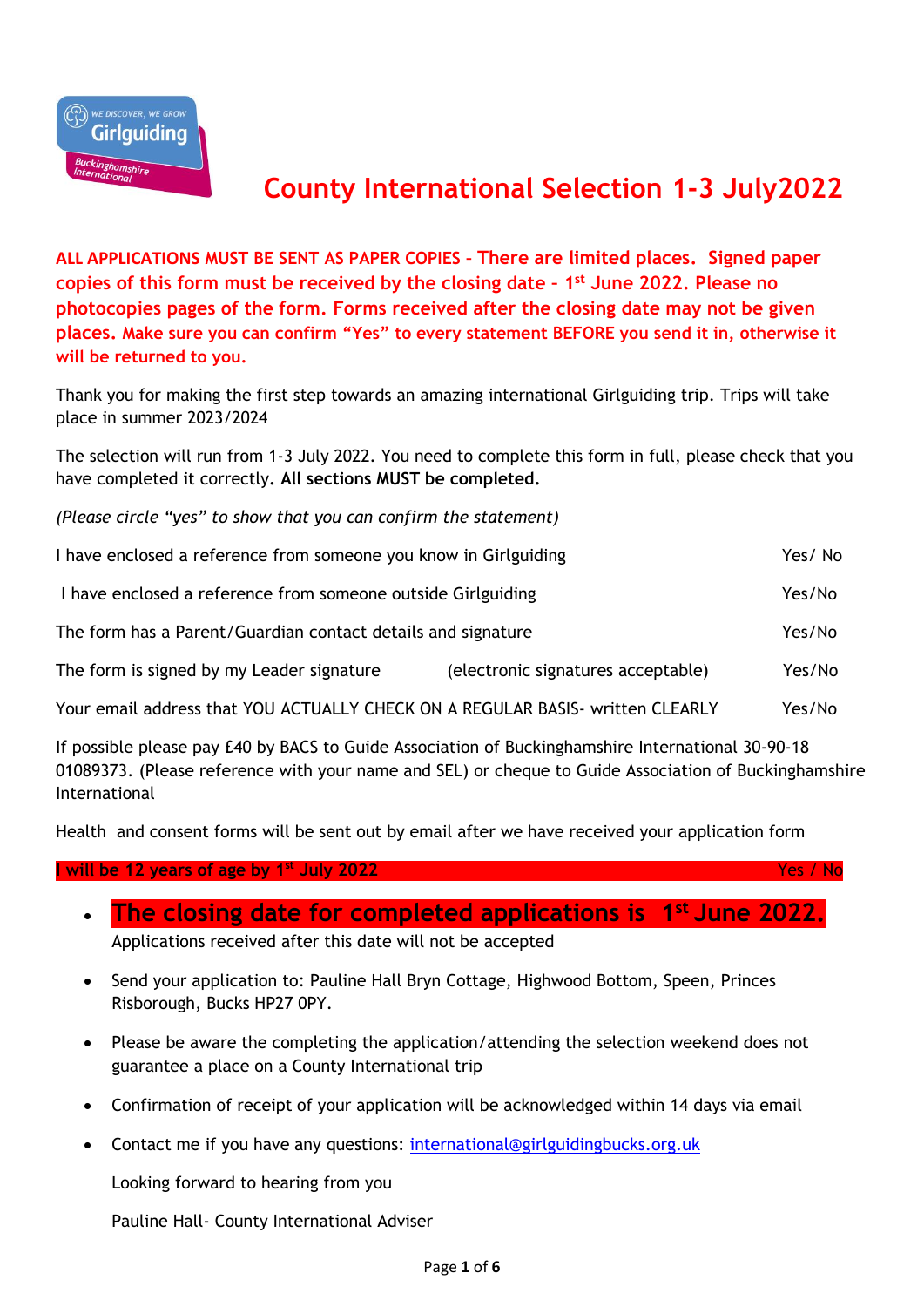



## **Application Form**

*Please complete this form clearly in black ink as it will be photocopied.* 

| <b>Personal Details</b>                    |  |
|--------------------------------------------|--|
| What name do you prefer to be known by:    |  |
| First name (IN FULL)                       |  |
| Surname:                                   |  |
| Address:                                   |  |
|                                            |  |
| Postcode:                                  |  |
| Telephone number (incl. Dialling code):    |  |
| Mobile:                                    |  |
| Email: please print clearly                |  |
| Email of parent/carer please print clearly |  |
| Date of Birth:                             |  |
| Age in years:                              |  |
| Nationality:                               |  |
| Date passport expires:                     |  |
| Date visa expires (if applicable)          |  |
| Religion:                                  |  |
| School:                                    |  |
| How did you hear about the weekend:        |  |
| <b>Your Girlguiding Career</b>             |  |
| Present position in Girlguiding UK:        |  |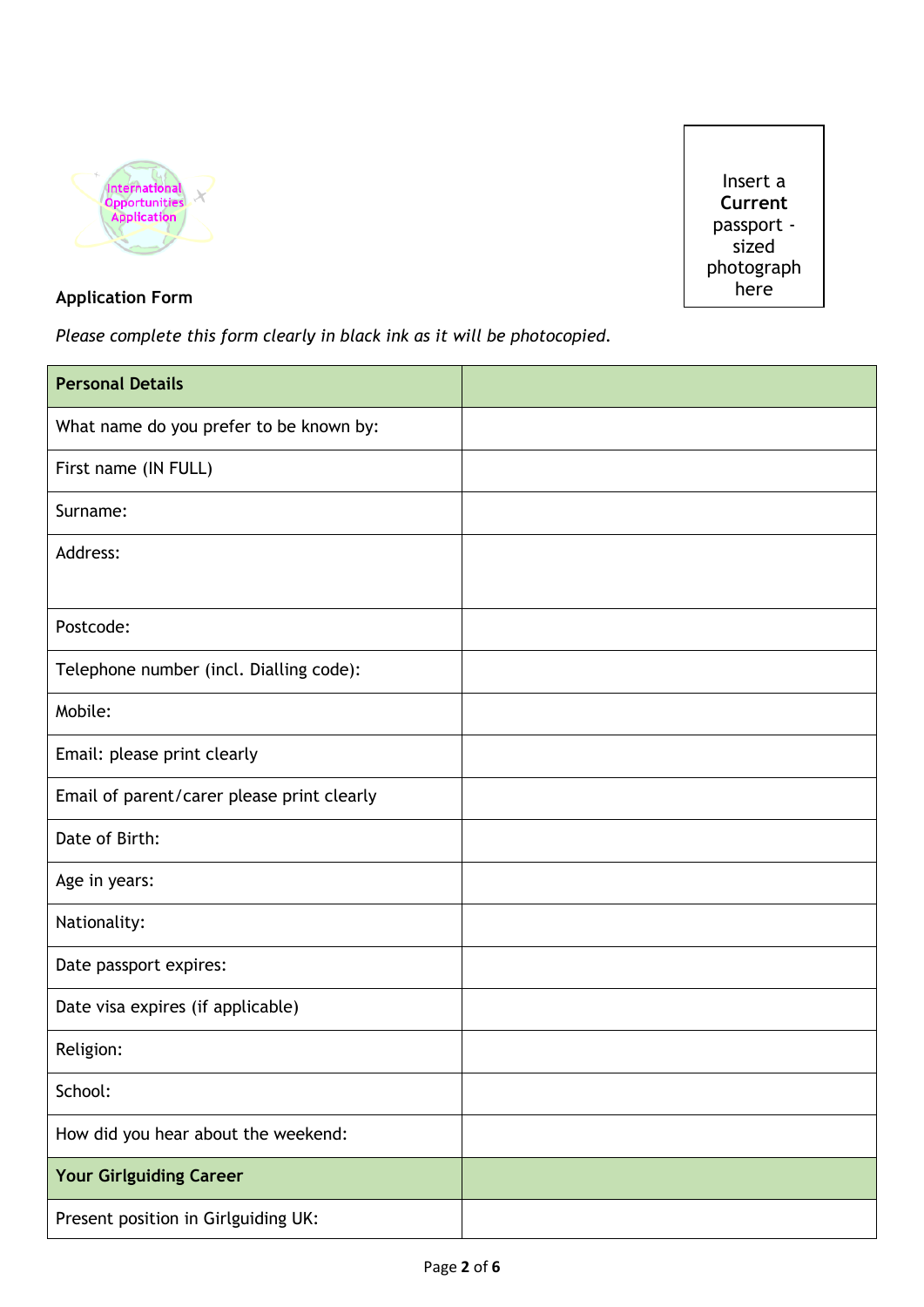| ie: Young leader with Brownies, Guide, Leader       |  |
|-----------------------------------------------------|--|
| Name of Unit:                                       |  |
| Membership Number (essential)                       |  |
| District                                            |  |
| Division:                                           |  |
| County:                                             |  |
| How long have you been in Girlguiding (Years) as a: |  |
| Rainbow                                             |  |
| <b>Brownie</b>                                      |  |
| Guide                                               |  |
| Ranger                                              |  |
| Young Leader                                        |  |
| Leader                                              |  |
| Other (please specify)                              |  |
| <b>Your Girlguiding Experience</b>                  |  |
| Camp Experience (under canvas)                      |  |
| Nights as a Brownie                                 |  |
| As a Guide                                          |  |
| As a Ranger                                         |  |
| As a Young Leader                                   |  |
| With school                                         |  |
| With my family                                      |  |
| As a Leader                                         |  |
| Do you hold a campers badge, permit (which ones)    |  |
| <b>Experience within Girlguiding</b>                |  |
| <b>Outdoor Activities</b>                           |  |
|                                                     |  |
| Service projects                                    |  |
|                                                     |  |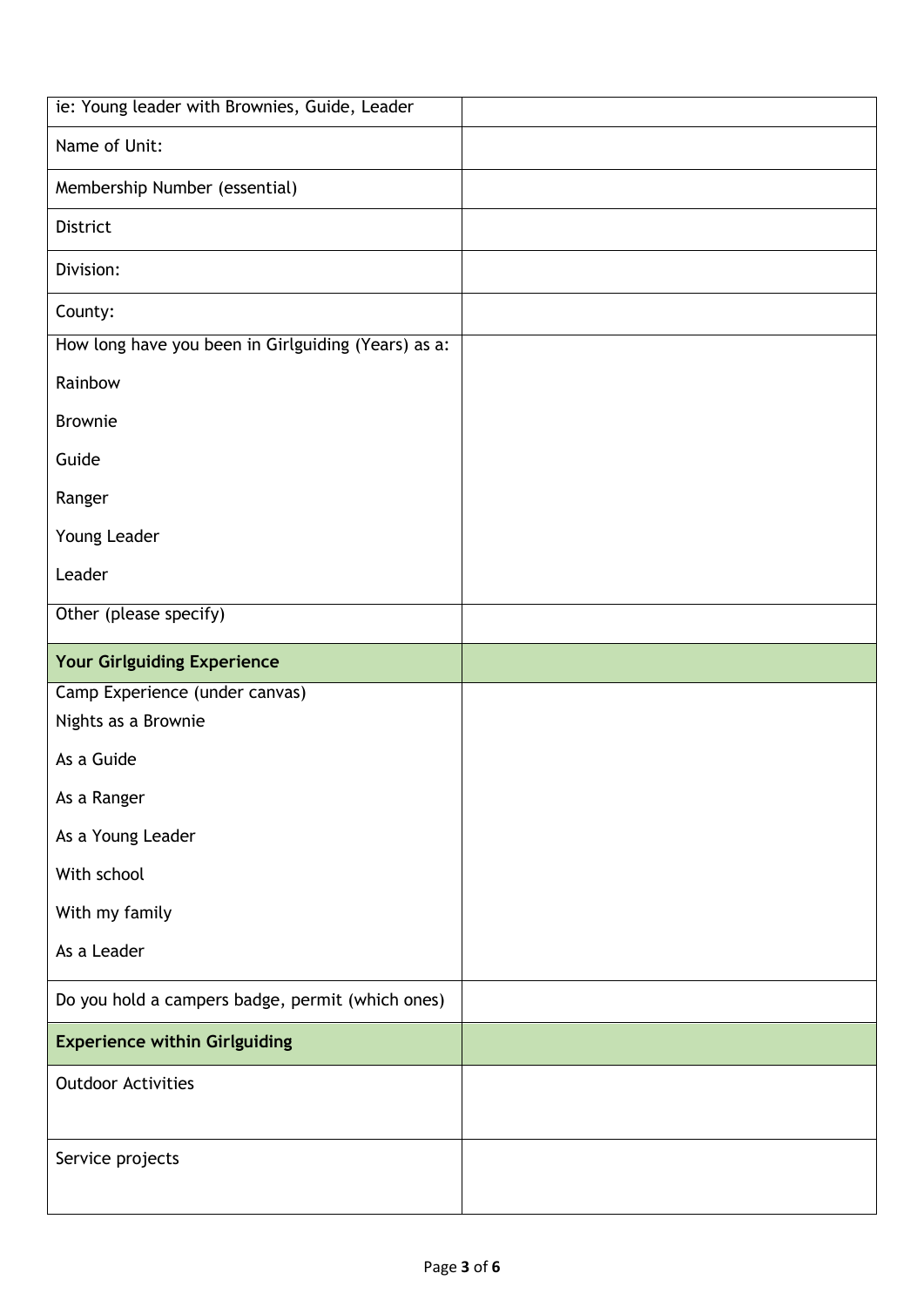| Qualifications or skills                                                                                     |  |
|--------------------------------------------------------------------------------------------------------------|--|
| <b>Other Experience</b>                                                                                      |  |
| If you are employed what is your occupation?                                                                 |  |
| If you are a student, what are you studying and<br>where?                                                    |  |
| Please list any qualifications you have:                                                                     |  |
| <b>International Experiences</b>                                                                             |  |
| Which countries have you visited in the past 5<br>years and what kind of trip? (jamboree, holiday, exchange) |  |
| In Guiding?                                                                                                  |  |
| With family, friends, alone?                                                                                 |  |
| With school?                                                                                                 |  |
| Do you speak any additional languages? To what<br>ability/level?                                             |  |
| <b>Other</b>                                                                                                 |  |
| Interests/Hobbies outside Girlguiding:                                                                       |  |
| Do you hold any positions of responsibility outside<br>Girlguiding?                                          |  |
| Use this space to tell us about yourself, your family<br>and your local community                            |  |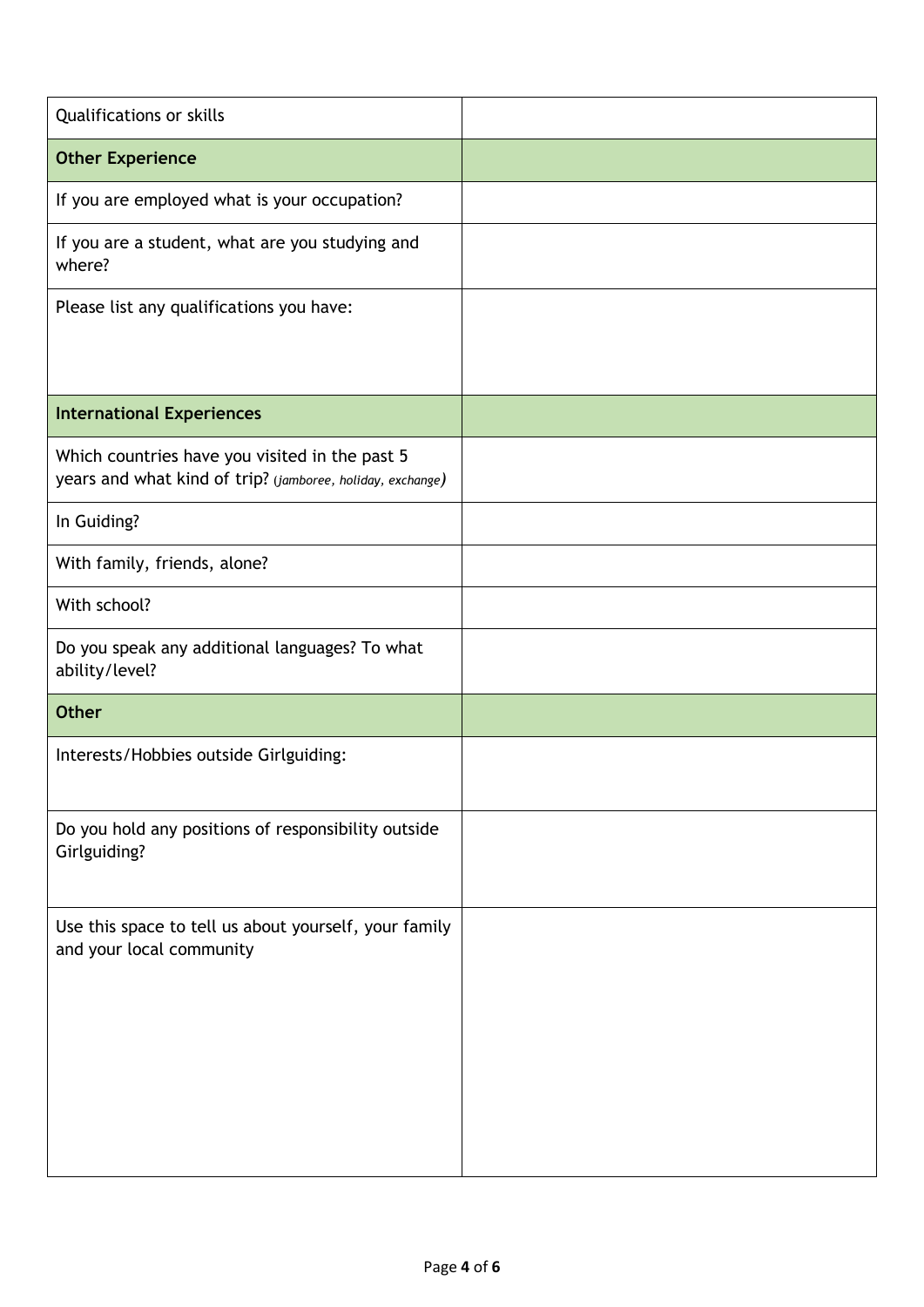| Use this space to tell us why you would like to<br>experience an international experience with<br>Girlguiding |  |
|---------------------------------------------------------------------------------------------------------------|--|
|                                                                                                               |  |
|                                                                                                               |  |
|                                                                                                               |  |

## **Please use extra paper where necessary.**

| Other qualifications, skills or experience you would<br>like to mention:                                                                                                          |  |
|-----------------------------------------------------------------------------------------------------------------------------------------------------------------------------------|--|
| Do you have any religious, health, mobility or<br>sensory needs which we should be aware?                                                                                         |  |
| In order that appropriate opportunities are<br>arranged and to ensure everyones well being<br>during an event it is important that any issues you<br>are aware of are listed here |  |

This form should be returned to your International Adviser, with two references, one from outside Guiding, neither referee should be related to you, and both should give details of how long they have known you and in what capacity i.e. student, volunteer, baby sitter etc.

| I would like to be considered for a Girlguiding<br>International opportunity. I confirm that the<br>information on this application is accurate and a<br>true record of my experience. |  |
|----------------------------------------------------------------------------------------------------------------------------------------------------------------------------------------|--|
| Signed:                                                                                                                                                                                |  |
| Date:                                                                                                                                                                                  |  |
|                                                                                                                                                                                        |  |
| For applicants under 18: As a parent or guardian I                                                                                                                                     |  |
| confirm that the above information is correct and I                                                                                                                                    |  |
| am happy for this application to be considered for                                                                                                                                     |  |
| further opportunities which may involve travelling                                                                                                                                     |  |